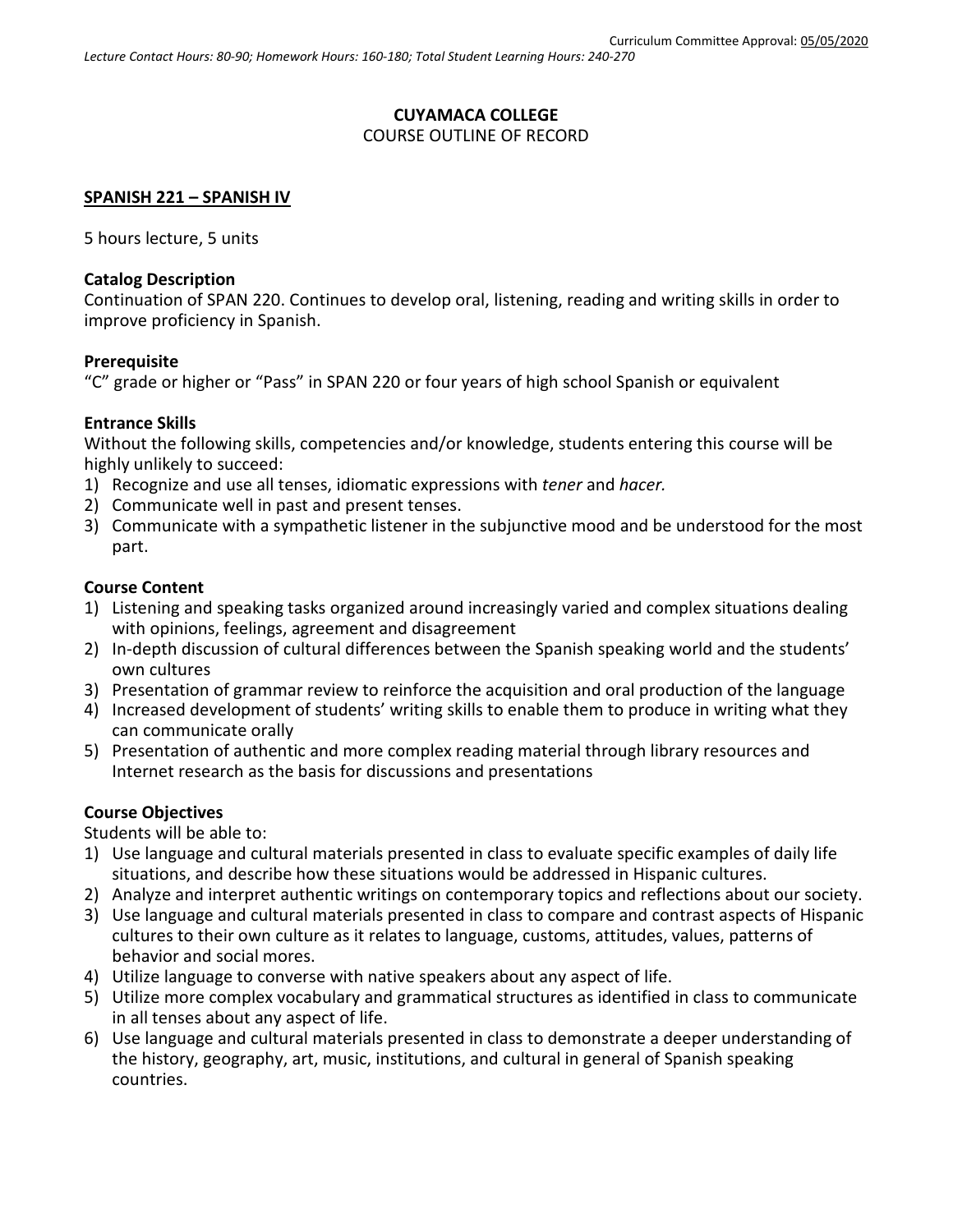## **Method of Evaluation**

A grading system will be established by the instructor and implemented uniformly. Grades will be based on demonstrated proficiency in subject matter determined by multiple measurements of evaluation, one of which must be essay exams, skills demonstration or, where appropriate, the symbol system.

- 1) Written and oral exams that require students to demonstrate the ability to listen, read, write and speak Spanish in all tenses.
- 2) Written assignments in which students must use appropriate vocabulary and grammar to write essays about history, geography, art, music, institutions, and culture in general.
- 3) Oral presentations in which students demonstrate the ability to communicate in all tenses.
- 4) Comprehensive oral and written final exam that measures students' ability to utilize appropriate vocabulary and grammatical structures as identified in class to communicate in all tenses, discussing such topics as history, geography, art, music, institutions, and culture in general.

## **Special Materials Required of Student**

None

## **Minimum Instructional Facilities**

- 1) Smart classroom with maps, bulletin board, overhead projector
- 2) Audiovisual: cassette recorder, CD player, document camera, video camera

## **Method of Instruction**

- 1) Lecture and presentation of communicative activities and supporting target language structures
- 2) Discussion of cultural content
- 3) Multimedia presentations

# **Out-of-Class Assignments**

- 1) Preparation for oral presentations
- 2) Reading assignments
- 3) Written assignments

# **Texts and References**

- 1) Required (representative examples):
	- a. Blanco & Tocaimaza-Hatch. *Imagina*. 3rd edition. Vista Higher Learning, 2015.
	- b. Blanco & Tocaimaza. *Sueña*, 4th edition. Vista Higher Learning. 2018.
- 2) Supplemental: Bilingual dictionary, *501 Conjugated Verbs*.

# **Exit Skills**

Students having successfully completed this course exit with the following skills, competencies and/or knowledge:

- 1) Deal with complicated situations and attempt to discuss topics beyond immediate and personal needs such as current events, politics, business, cultural and moral issues, history and customs, and the use of forms indicating both past and future time.
- 2) Narrate and describe comfortably in past and future time, as well as increase control of content and sustained control of appropriate language.
- 3) Comprehend and produce spoken and written messages, short reports, and narrative texts such as letters, diaries, summaries and short literary works.
- 4) Have further developed comprehension and usage of culturally authentic reading and writing, along with continued development of listening/speaking competencies.
- 5) Have further developed the ability to write cohesive narratives and expository prose as preparation for higher level specialized work.
- 6) Utilize a writing process with a strong focus on accuracy in narration and description in past and future time; content areas include current events, media, politics, values, history and traditions, social issues, customs, etc.